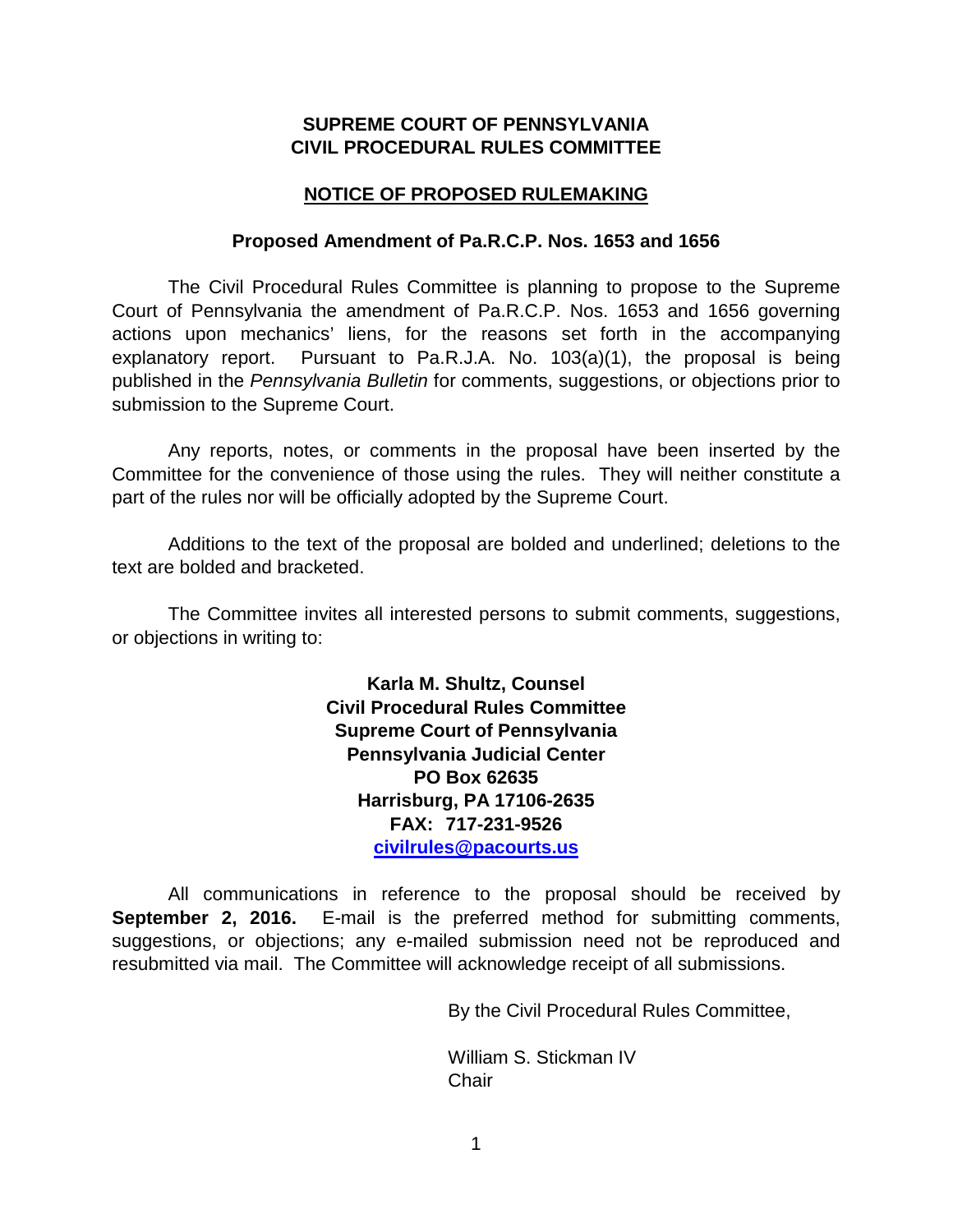### **Rule 1653. Commencement of Action.**

An action shall be commenced by filing **a complaint** with the prothonotary**.**

- **[(a) a complaint, or**
- **(b) an agreement for an amicable action.]**

**The complaint shall be filed under the same docket number as the claim for the mechanics' lien.**

## **Note: To file a claim for a mechanics' lien, see the Mechanics' Lien Law of 1963, 49 P.S. §1101-1902.**

## **Rule 1656. The Complaint.**

- **(a)** The plaintiff shall set forth in the complaint
	- (1) the name and address of each party to the action and if the action

is commenced by a subcontractor, the name and address of the contractor;

(2) **[the court and number and]** the date of the filing of the claim **[and** 

## **a copy thereof as an exhibit]**; **and**

(3) a demand for judgment.

# **(b) The plaintiff shall attach a copy of the claim to the complaint as an**

### **exhibit.**

**Note: A claim for a mechanics' lien and the complaint to obtain judgment on the mechanics' lien shall be filed under the same docket number.** *See* **Rule 1653.**